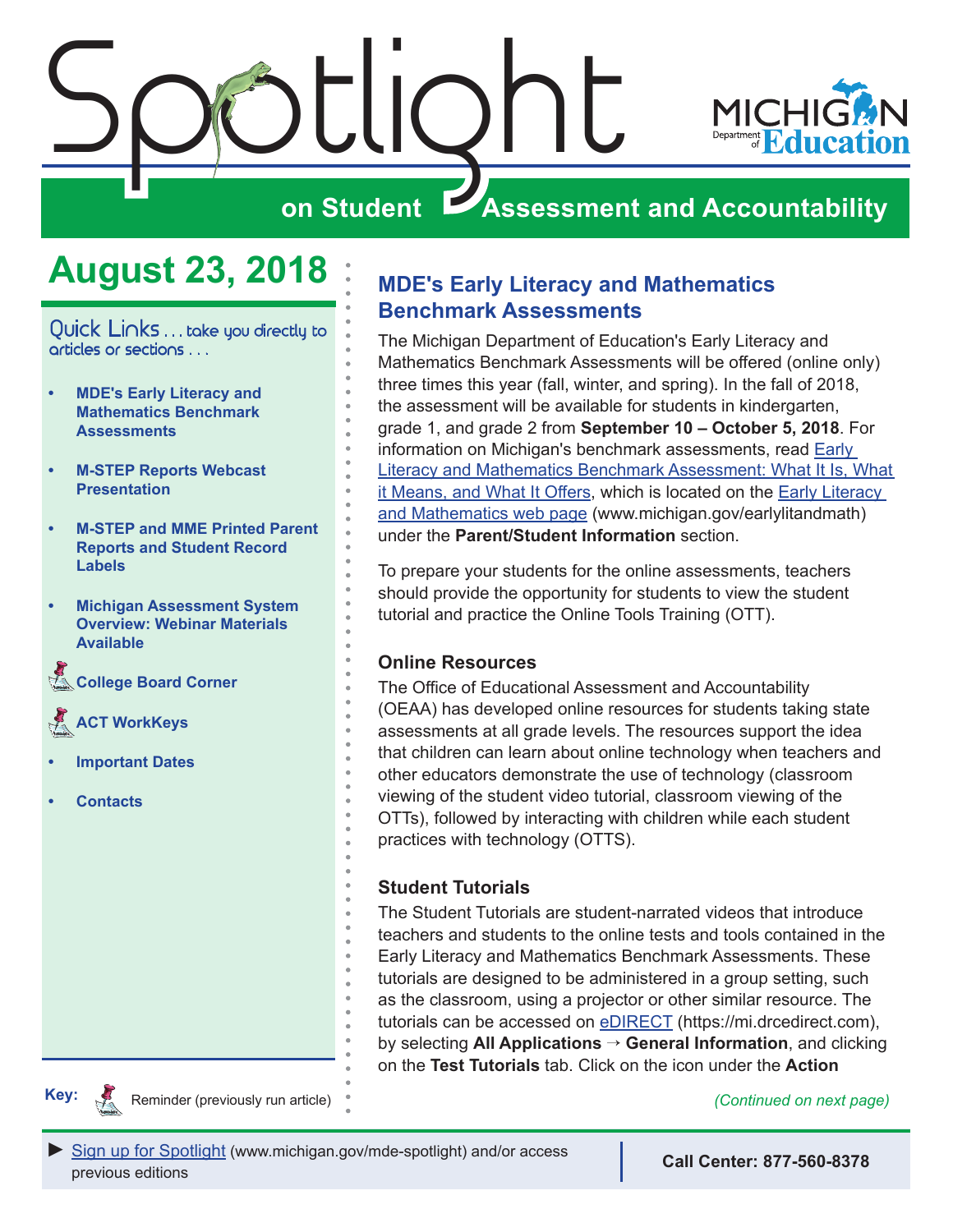<span id="page-1-0"></span>column. This takes you to the tutorial page. The student tutorials can also be accessed in INSIGHT. Open INSIGHT and on the bottom of the page select the [DRC INSIGHT Online Assessments Tutorials](https://assets.drcedirect.com/States/MI/Tutorials/Student/20180423/index.html) link.

An important component of the Student Tutorials is that they provide explicit training on the pause/exit/ end test functionality of the online testing engine. In addition, the tutorials explain how to access and use specific tools.

#### **Online Sample Item Sets and OTTs**

Another important resource teachers can access are Online Sample Item Sets for students in grades K–2. The Sample Item Sets are a select group of test items in ELA and mathematics that encompass various kinds of technology-enhanced items (matching, drag and drop, hot spots, etc.) and are embedded within the OTTs. The sets provide teachers and students practice in solving grade-level and content-specific test items aligned to Michigan's content standards and provide practice navigating the online test delivery system. It is essential for students to practice the different item types, especially matching and drag and drop.

The OTTs can be accessed online—it must be in the Chrome browser—through the [edirect portal](https://wbte.drcedirect.com/MI/portals/mi/) (https:// wbte.drcedirect.com/MI/portals/mi/). Click on the **Online Tools Training** link, located under K, 1, 2 Early Literacy and Mathematics on the lower-left side of the page. The OTTs can also be accessed in INSIGHT. Open INSIGHT and on the lower left side of the page, select the **Online Tools Training** link under K, 1, 2 Early Literacy and Mathematics.

Feedback collected from previous administrations indicates that students and teachers who utilized the OTTs and Sample Item Sets felt more prepared for online testing, students reported feeling confident about taking assessments online, and school

administrators and teachers stated they experienced fewer issues related to online testing than students and teachers who did not take advantage of this resource.

#### **Recommended Sequence of Resources**

The OEAA recommends that classroom teachers introduce online testing to their students by playing the Student Tutorial Video in class to show students how the online testing system and tools work. Once the Student Tutorial video is shown and discussed in the classroom, teachers then show the Online Tools Training (OTTs) to the entire class (doesn't have to be on the same day). After students have watched the Student Tutorial Video projected by the teacher, followed by watching the teacher navigate through the OTTs using a projector or other classroom viewing resource, each student should be provided hands-on practice with the online Sample Item Sets contained within the OTTs, ideally using the device they will use during testing.

 The OEAA welcomes your feedback on the online resources.

#### **M-STEP Reports Webcast Presentation**

The 2018 M-STEP Final Reports Informational webcast PowerPoint is currently available on the [M-STEP web page](www.michigan.gov/mstep) (www.michigan.gov/mstep). The recorded webcast will be available next week. This webcast includes important information about the 2018 M-STEP reports and includes information about new features available in the Dynamic Reporting Site:

- Drill-Down feature updates
- Claim Performance Indicator Bars on student-level reports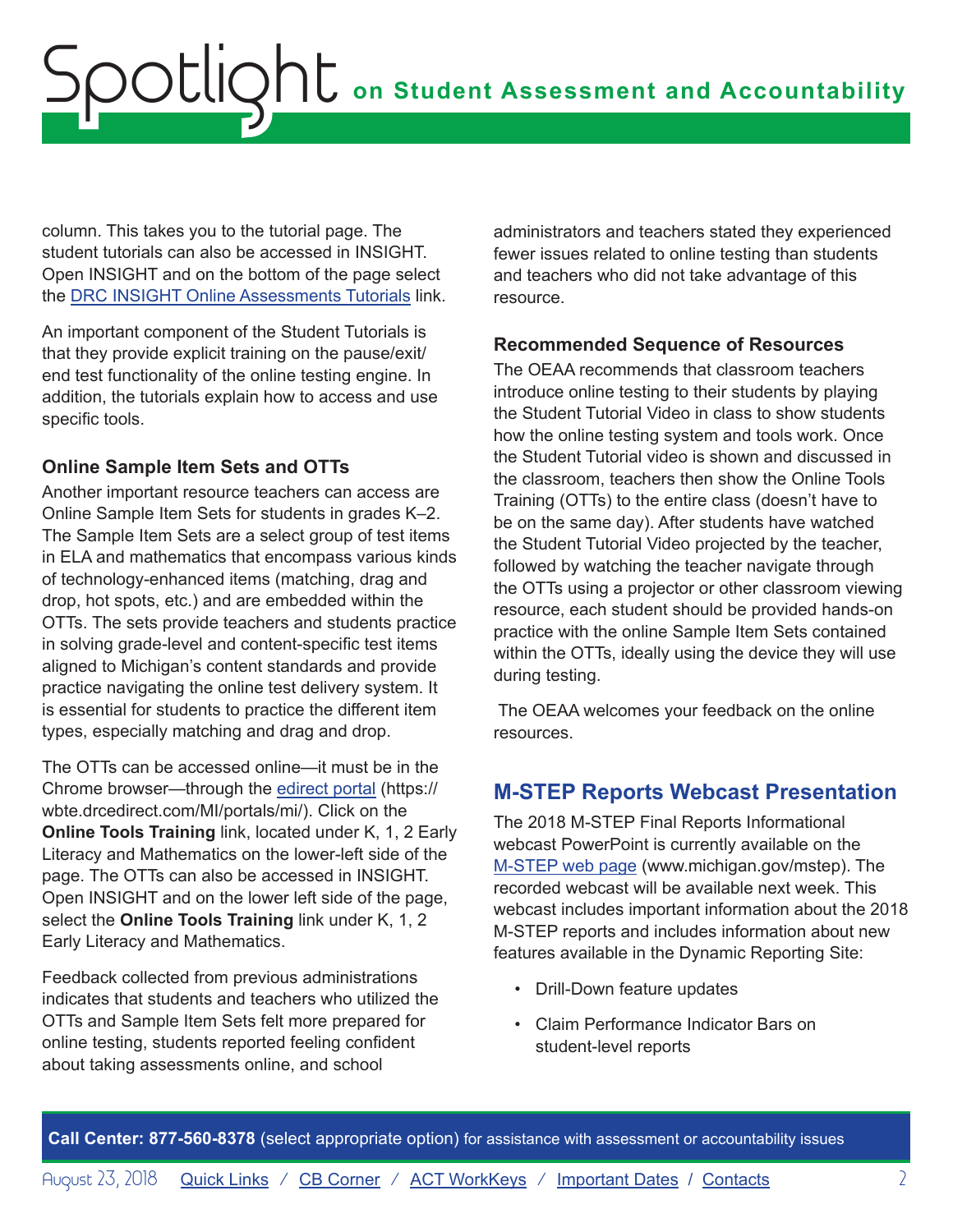# <span id="page-2-0"></span>**on Student Assessment and Accountability** Spotlight

#### **M-STEP and MME Printed Parent Reports and Student Record Labels**

M-STEP and MME Parent Reports and Student Record Labels are being processed and shipped to schools in the following order:

- schools receiving reports for students in grades 3-8 only
- schools receiving reports for students in grades 11-12 only
- all remaining schools

Report shipments will begin arriving in schools starting **Monday, August 27, 2018**. Shipments will continue to arrive on a rolling basis over the next two weeks. MI-Access reports will be shipped after the M-STEP and MME shipments are completed.

Printed Parent Reports should be distributed to parents when they arrive in schools. Student Record Labels can be used to place summary proficiency information in student records.

Please inventory your reports when they arrive. If you have any questions, please contact the Call Center.

#### **Michigan Assessment System Overview: Webinar Materials Available**

The Michigan Department of Education Office of Educational Assessment and Accountability (MDE-OEAA) hosted an informational webinar on August 16, 2018 that provided an overview of Michigan's state assessment system for the 2018-19 school year.

The webinar offered:

- background on Michigan priorities for its state assessment system
- an overview of Michigan's system of state summative assessments
- explanation of policies and practices related to state-reimbursements for optional early literacy and benchmark assessments
- information about how Michigan supports formative assessment

Materials from that webinar available now on the [OEAA web page](http://www.michigan.gov/oeaa) (www.michigan.gov/oeaa) include:

- Michigan's State Assessment System at a Glance (one-page handout)
- Michigan's 2018-19 State Assessment System Presentation (PowerPoint slides)

Materials coming soon include:

- State Assessment Webinar (to be posted by 8/24)
- Webinar Questions and Answers (coming soon)

Address questions about the webinar to [mde-oeaa@](mailto:mde-oeaa%40michigan.gov?subject=) [michigan.gov.](mailto:mde-oeaa%40michigan.gov?subject=)

Additional information on reimbursements for benchmark and early literacy assessments provided through section 104d of the FY 2018 State School Aid Act is available on the [Assessment Reimbursement](http://www.michigan.gov/mde/0,4615,7-140-28753_74161-367697--,00.html)  [Grant page](http://www.michigan.gov/mde/0,4615,7-140-28753_74161-367697--,00.html) , which can be accessed through the **Academic Standards** → **Early Literacy** tabs on the left navigation menu of the [MDE website](http://www.michigan.gov/mde) (www. michigan.gov/mde).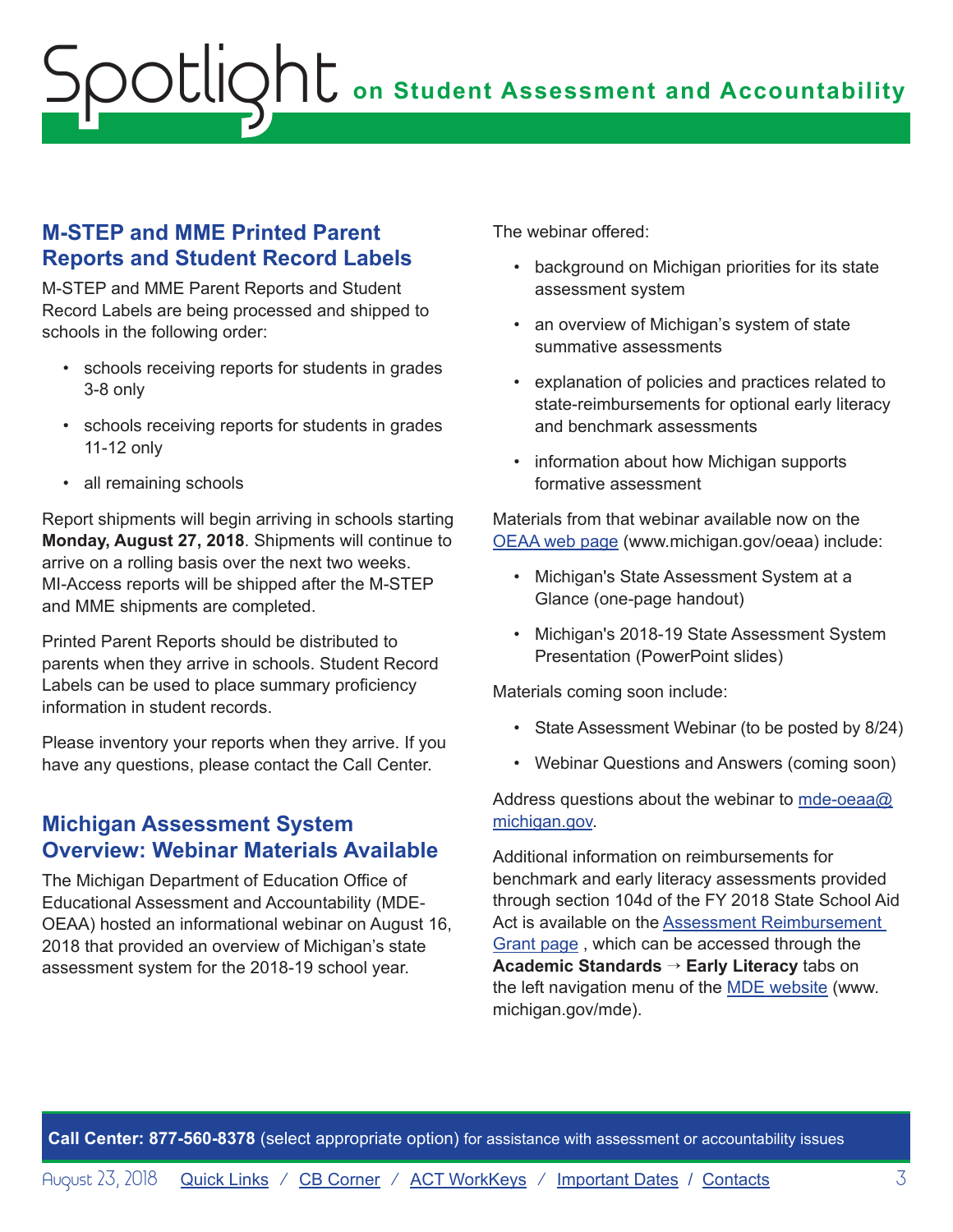### <span id="page-3-1"></span><span id="page-3-0"></span><u>A College Board Corner </u>

 *Information on SAT*™*, PSAT 8/9*™*, and PSAT10*™ *provided by the College Board*

#### **Questions about Spring PSAT 8/9, PSAT 10, or SAT?**

- call the Michigan Educator Hotline: 866-870-3127 (select Option 1)
- email [michiganadministratorsupport@](mailto:michiganadministratorsupport%40collegeboard.org?subject=) [collegeboard.org](mailto:michiganadministratorsupport%40collegeboard.org?subject=)

#### **PSAT 8/9 for Grade 8**

Starting in Spring 2019, the PSAT 8/9 for grade 8 will replace the M-STEP English language arts (ELA) and mathematics assessments for accountability. Schools will still administer the M-STEP social studies and field test science assessments. For more information on PSAT 8/9 for grade 8, visit the [College Board Michigan.](http://www.collegeboard.org/michigan) [website](http://www.collegeboard.org/michigan) (www.collegeboard.org/michigan) or the [MDE PSAT web page](http://www.michigan.gov/psat) (www.michigan.gov/psat). The College Board and the Michigan Department of Education (MDE) are currently working through planning the details of this spring's testing. Be sure to read the Spotlight for updates.

#### **Get Ready for Spring 2019 – Implementation Workshops**

Implementation workshops are free and provide information about the Michigan-provided SAT with Essay, PSAT 10, and PSAT 8/9 for grades 8 and 9 administrations in the spring of 2019. The workshop is important for building administrators and building test coordinators. Learn about the latest enhancements and changes for the spring administration, preparing for and administering the College Board exams, spring implementation timelines, and about our professional development offerings to prepare you for Spring 2019. The workshops will be held throughout the state later this fall. Dates and locations will be available in the Spotlight soon.

#### **Fall and Spring Assessments**

Schools do **NOT** need to order materials for the Michigan-provided SAT with Essay, PSAT 10, and PSAT 8/9 for grades 8 and 9 in Spring 2019 through the College Board's test ordering system. If you elect to participate in fall testing of PSAT/ NMSQT or PSAT 8/9, materials should be ordered directly through College Board. Fall testing of PSAT/NMSQT or PSAT 8/9 is not provided by the Michigan Department of Education.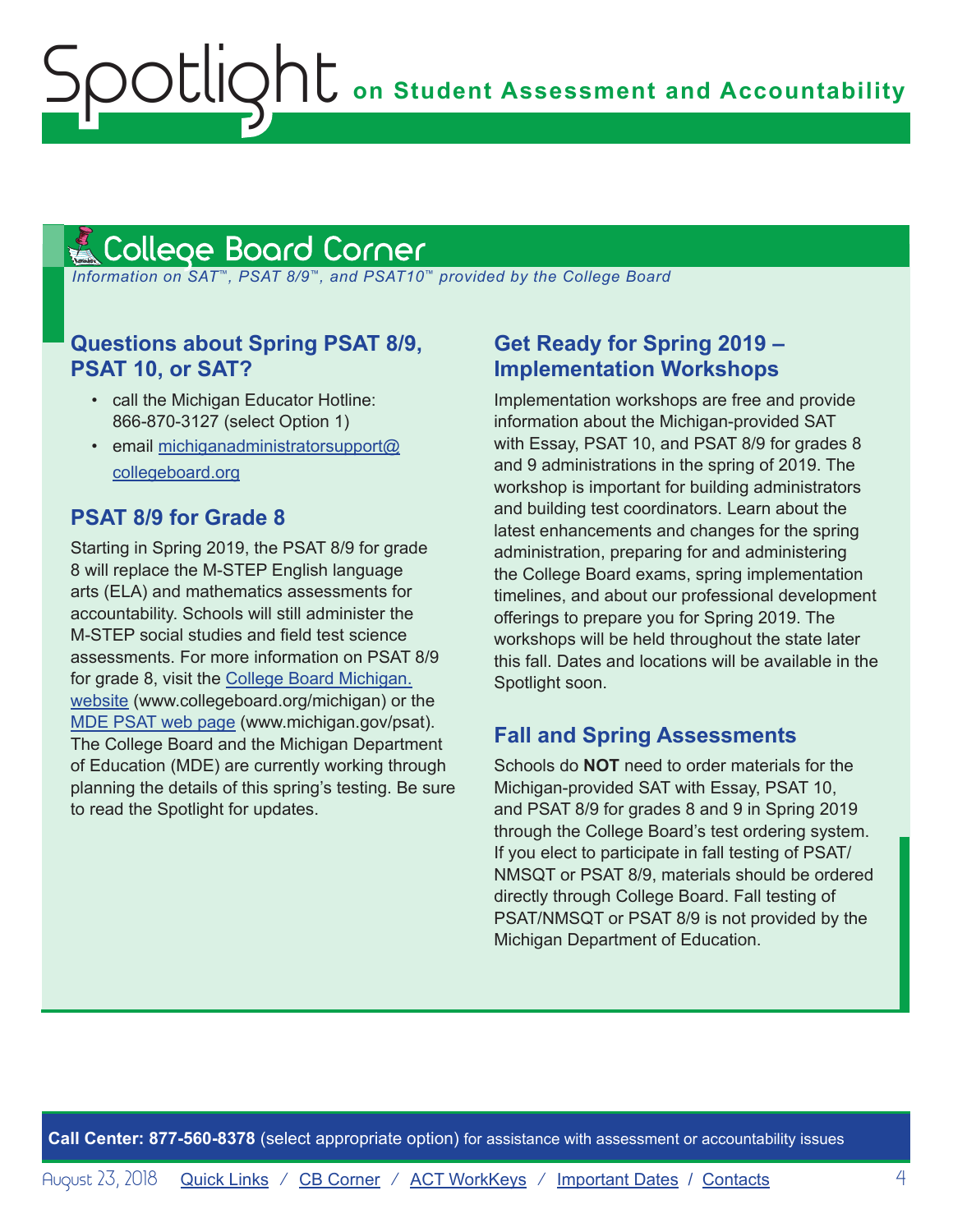### <span id="page-4-0"></span>**on Student Assessment and Accountability** Spotlight

<span id="page-4-1"></span>

Information on ACT WorkKeys<sup>®</sup> provided by the ACT<sup>®</sup>.

#### **图 Spring 2018 Score Reports Delivery and Returned Shipments**

School-level and student-level paper reports were scheduled for delivery **August 6 - 10, 2018** to the mailing address of the WorkKeys Test Coordinator listed in the [Educational Entity Master \(EEM\)](www.michigan.gov/EEM) (www.michigan.gov/eem) as of July 5, 2018.

Please refer to the [June 21, 2018 Spotlight](https://www.michigan.gov/documents/mde/Spotlight_6-21-18_626037_7.pdf)  [Newsletter](https://www.michigan.gov/documents/mde/Spotlight_6-21-18_626037_7.pdf) (www.michigan.gov/mde-spotlight) for more information about:

- what is included in the reports shipment
- National Career Readiness Certificates (NCRCs)
- MyWorkKeys.com

If you have not received your reports yet, please ensure the mailing information in the EEM system is current. If it is out of date, contact your district's authorized EEM user to update the EEM system as soon as possible. If you are not sure who the authorized EEM user is, use the District and School Contact page on the [OEAA Secure Site](http://www.michigan.gov/oeaa-secure) (www. michigan.gov/oeaa-secure) to retrieve the name and contact information for your district.

Instructions for using the District and School Contacts page are available on the [Secure](http://www.michigan.gov/securesitetraining)  [Site Training web page](http://www.michigan.gov/securesitetraining) (www.michigan.gov/ securesitetraining) under the **Miscellaneous**

section. Nonpublic schools should call 517-335- 0543 or email [nonpublicschools@michigan.gov](mailto:nonpublicschools%40michigan.gov?subject=) with updates to the EEM.

ACT began re-shipping returned package(s) the week of **August 20, 2018**. If your school:

- was closed for the summer, the package(s) will be shipped to the WorkKeys Test Coordinator at the mailing address listed in the EEM
- is permanently closed, the package(s) will be shipped to the District Assessment Coordinator at the mailing address listed in the EEM

If the district is also closed, reports will be shipped to the Michigan Department of Education.

#### **Contacting ACT**

If you have questions, you may:

- 1. contact ACT via the [Contact Us web page](http://www.act.org/aap/state/contact.html) [\(www.act.org/aap/state/contact.html\)](www.act.org/aap/state/contact.html)
- 2. call ACT at 800-553-6244  $9:30$  AM – 6:00 PM FT
	- standard time: ext. 2800
	- accommodations: ext. 1788
- 3. email accommodations questions to [ACTStateAccoms@act.org](mailto:ACTStateAccoms%40act.org?subject=)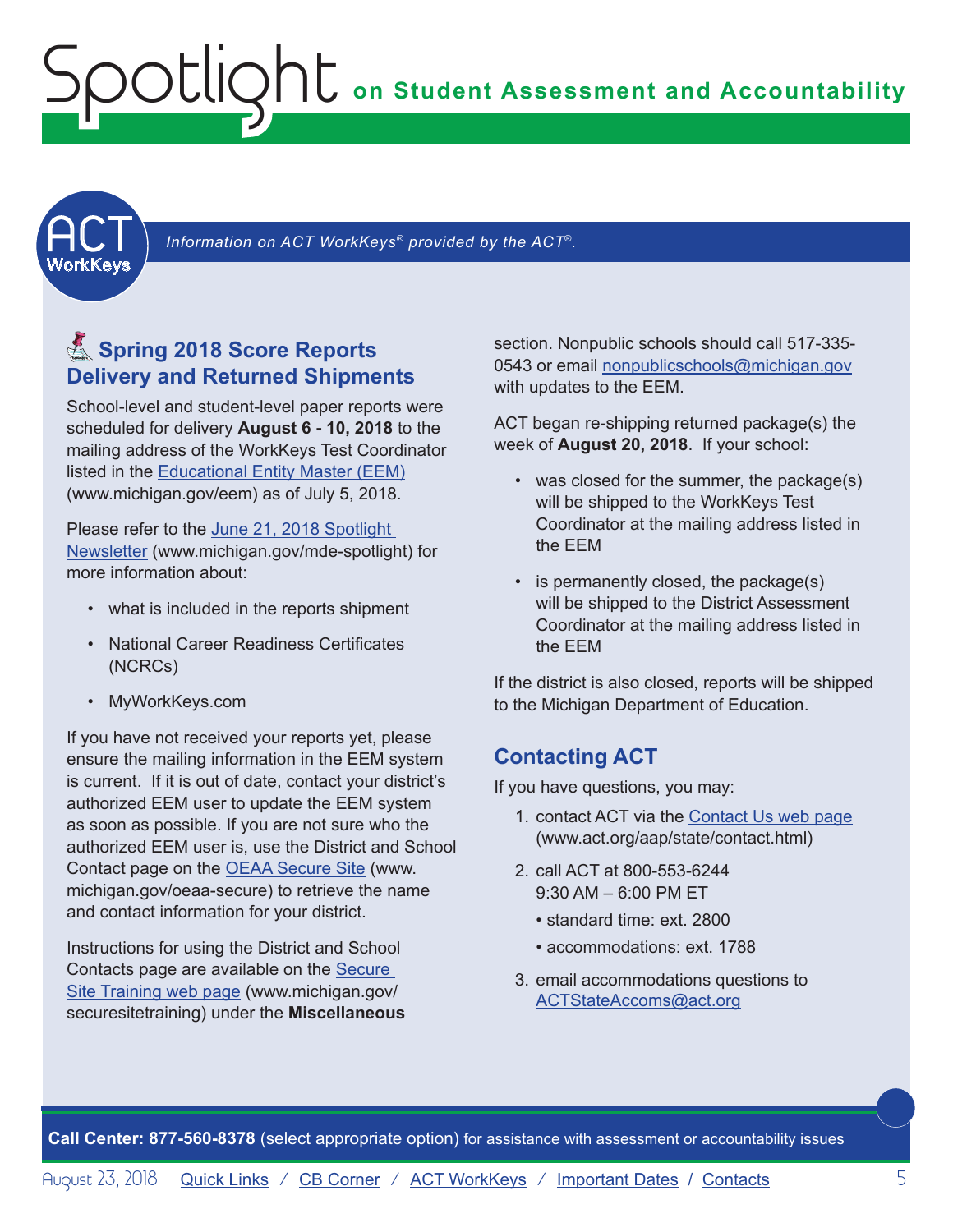<span id="page-5-0"></span>

### <span id="page-5-1"></span>**Important Dates**

#### **Approaching Deadlines!**

#### **Early Literacy and Mathematics**

**Friday, August 24, 2018:**

• Off-site Test Administration Request **DEADLINE** for Fall 2018 **Early Literacy and Mathematics Benchmark Assessments**

#### **August 2018**

#### **Early Literacy and Mathematics**

#### **Now – October 4, 2018:**

• Pre-Identification of Students for the Fall 2018 **Early Literacy and Mathematics Benchmark Assessments**

#### **Now – October 5, 2018:**

• Create/manage online test sessions in eDIRECT for the Fall 2018 **Early Literacy and Mathematics Benchmark Assessments**

#### **September 2018**

#### **Early Literacy and Mathematics**

**September 10 – October 5, 2018.**

• Fall 2018 **Early Literacy and Mathematics Benchmarks Assessments** testing window